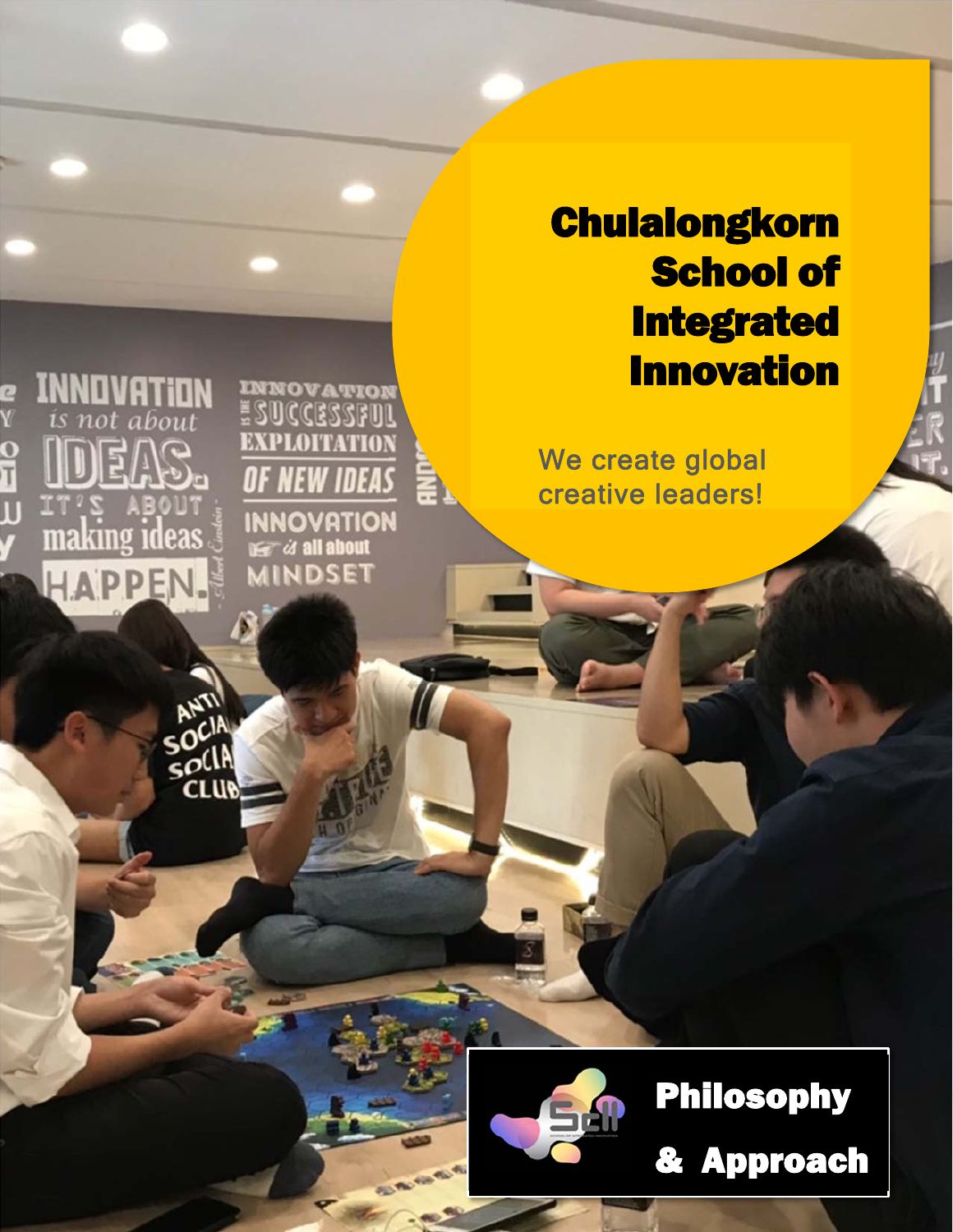### QUESTIONS & ANSWERS Chulalongkorn School of Integrated Innovation

### 1. Why did Chula decide to launch this new School?

*Chulalongkorn deploys a strategy called the Speedboat Model, where the Speedboat has the speed and agility required to explore the best direction under the sea storm.* 

There have been tremendous technological innovations in recent years which are having a lasting and profound impact on human life. The past decade has been a turning point in global change.

Higher education institutions, which are expected to be pillars of development, are falling behind amid the ongoing tectonic global changes. Most universities still use systems that were designed for the 19th century, when students were expected to gather knowledge during their schooling age and then use that acquired knowledge for the rest of their lives.

This model of higher education does not meet the requirements of the current global order. Knowledge that is accumulated in schools often becomes obsolete within a very short time. Yet our education system still teaches students to accumulate knowledge instead of helping them acquire skills for self-learning in the future.

The present tertiary education system has become mired in rituals, and knowledge is often compartmentalized into departments, with each department jealously quarding its own silos. Each university therefore consists of many silos that are not connected to one another. Graduates who emerge from one silo are focused on their own sector, and unable to integrate knowledge from diverse fields.

The emergence of new technologies is expected to help humans integrate knowledge to solve real-world problems. Digital transformation provides the roadmap; but to reach a truly digital organization, one needs to implement major transformation in organizational structure, work processes, and in the mindset of key players in the organization.

Chulalongkorn University is like a big ship. It has an exalted history and a strong corporate culture. Like all big ships, it has enormous momentum. But this can also act as an impediment if the ship wishes to change direction quickly. The ability to react to an emerging challenge, a sea storm, if you like, hinges upon the speed and agility.

Chulalongkorn deploys a strategy called the Speedboat Model, where the Speedboat has the speed and agility required to explore the best direction under the sea storm. The Speedboat, as a new and independent entity, employs a new paradigm of teaching and learning, befitting to the changing world. This unit, called the Chulalongkorn School of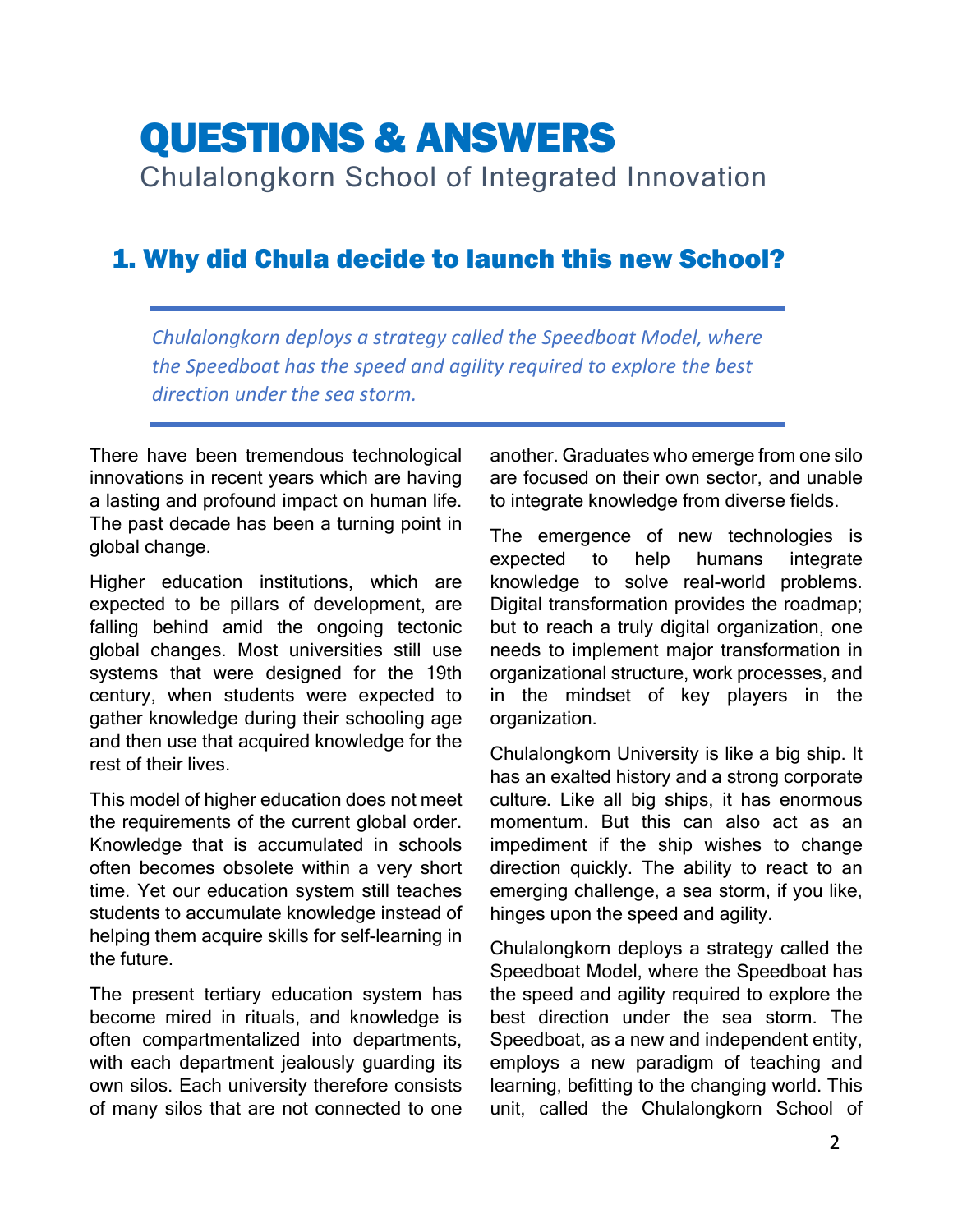Integrated Innovation (Scii), has initially launched a degree program that focuses on the transdisciplinary approach in its

Bachelor's degree of Arts and Science in Integrated Innovation (BAScii).

### 2. What are the highlights of BAScii?

*Students can discover their own identity as they explore what they like and what they are good at. They will develop the inherent capacity to adapt to the ever‐changing world in the future* 

The aim is to create new graduates that meet the needs of tomorrow's world. They belong to a new breed of graduates who are ready to shoulder responsibilities and assume important roles in the global society of the future. The School expects our BAScii Graduates to be "well-rounded persons". All through their four-year program, BAScii students will be equipped with core knowledge in technology and business in addition to an advanced skillset including communication, critical thinking, creativity and leadership. They will develop the inherent capacity to adapt to the everchanging world in the future, with the skill to continuously reinvent themselves.

Basically, the BAScii program is a unique blend of transdisciplinary education described as follows:

 $\triangleright$  The BAScii program empowers students with the ability to search for opportunities on their own. They learn basic STEM subjects (Science, Technology, Engineering, and Mathematics), and we add another "A" (Arts), which gives us the acronym, STEAM. Students can discover their own identity as they explore what they like and what they are good at. They then select an integrated innovation

project that focuses on their subject of interest. Students are provided with indepth knowledge to pursue this area of interest, with mentors acting as specialist teachers.

- $\triangleright$  The BAScii curriculum aims to provide a truly international learning experience. We plan that 70 percent of our faculty body will be recruited from overseas, and we set a seat quota of 30 per cent for international students. In such international environment and atmosphere, our students will graduate to become global citizens who can engage with the international community regardless of geographic location.
- > The BAScii encourages students to volunteer and commit themselves to societal betterment so that they can grow to become globally responsible citizens.
- $\triangleright$  The BAScii curriculum has been crafted to help nurture talent by providing a fertile innovative ecosystem for teaching and learning. The School embraces a culture of innovation through collaboration with entrepreneurs, investors, and government agencies that support both national and international innovation.